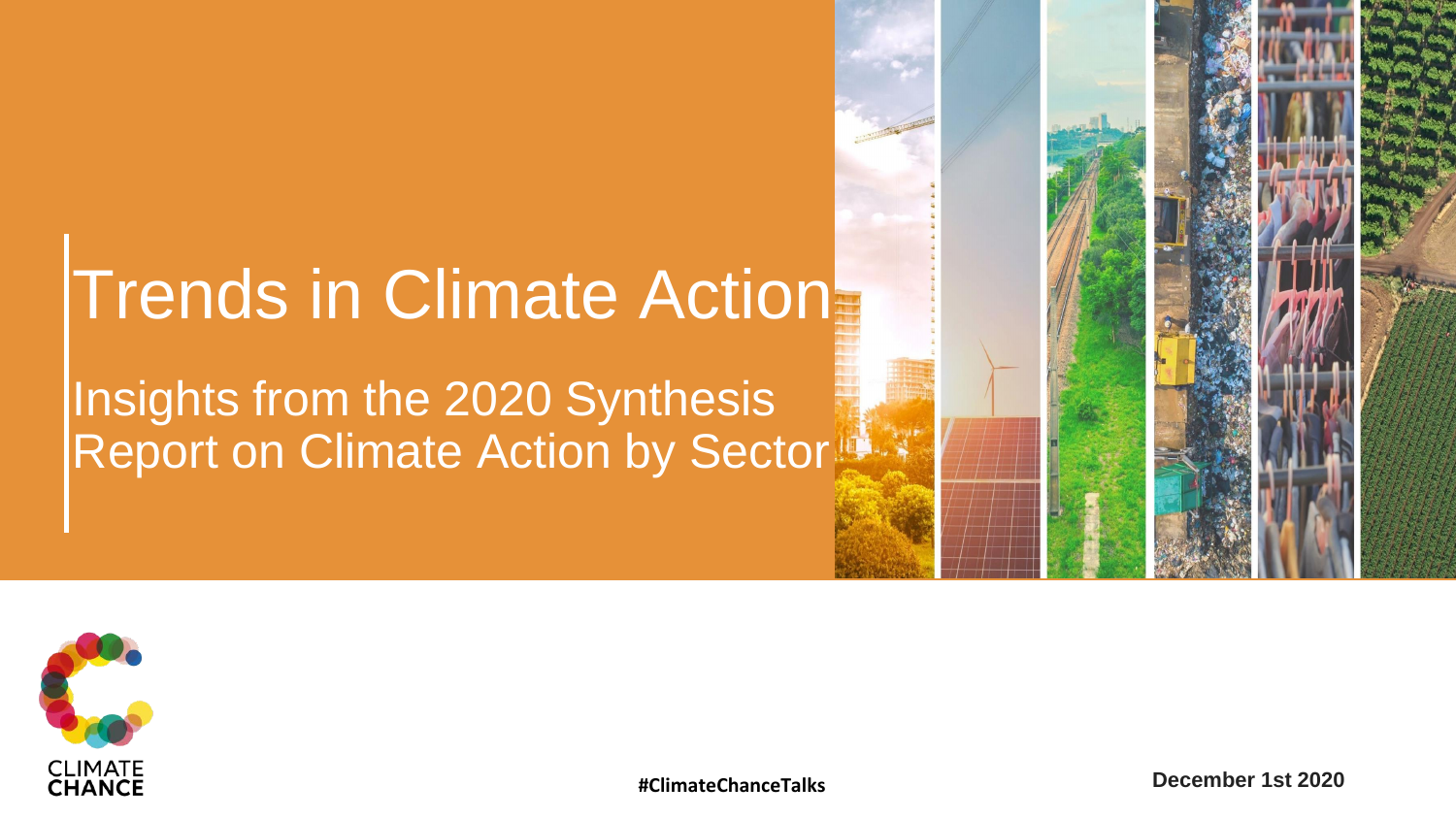# 2019-2020 Trends in Climate Action











**Building**



**Industry**

**#ClimateChanceTalks**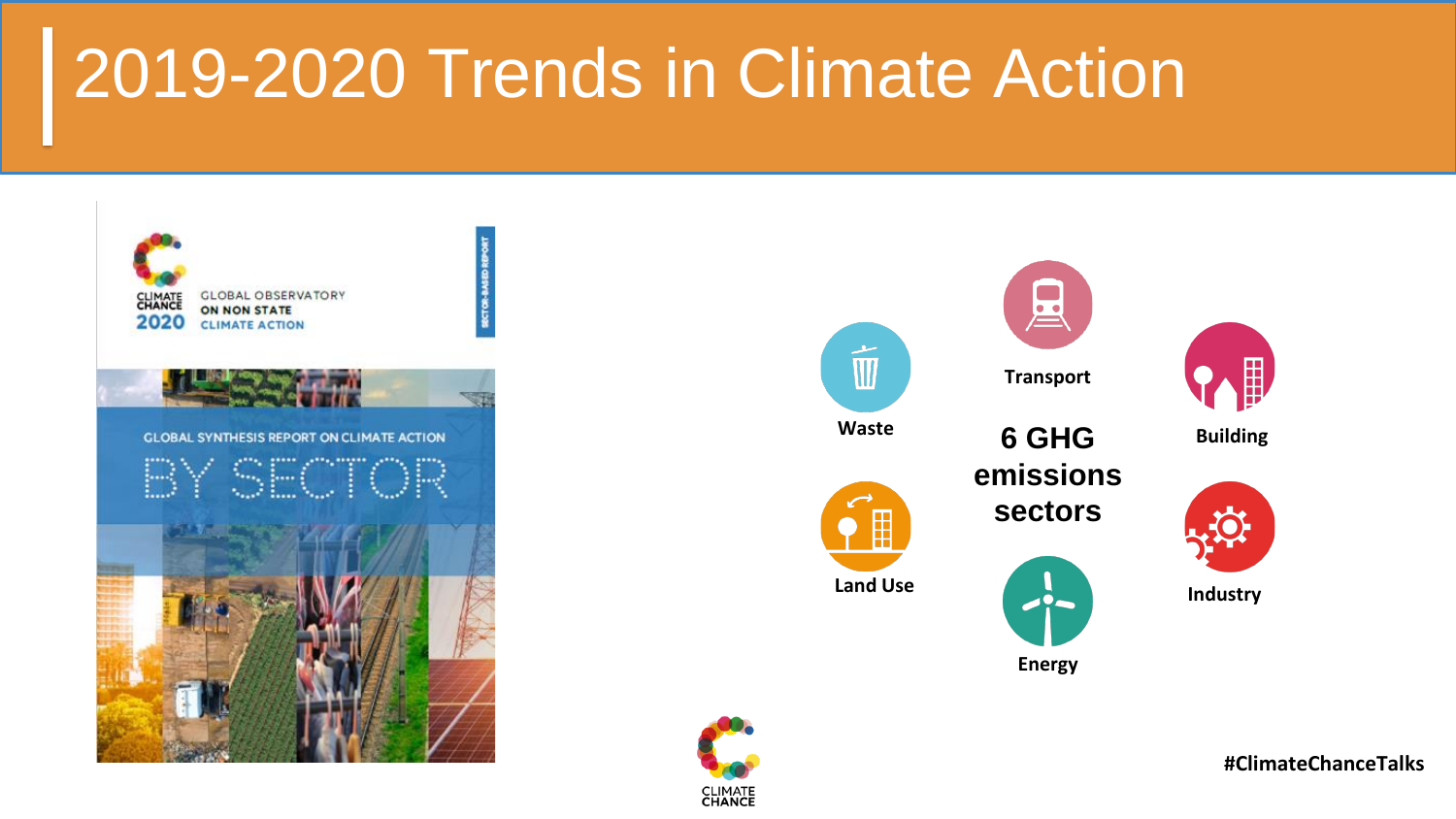# 2019-2020 Trends in Climate Action

**Global GHG emissions trends: a slow rise in 2019, abruptly mitigated by the Covid-19 pandemic.**

**In 2019, GHG emissions rose by 0.6% to 43.1 gigatonnes of CO2 equivalent (GtCO2e)**, including land use change. This is a smaller increase than the previous two years (+2.1% in 2018 and +1.5% in 2017), after a levellingoff between 2015 and 2016, which still brings the global increase in emissions to 4% since the signing of the Paris Agreement.

**In 2020, the Covid-19 caused a clear brea**k. Enerdata anticipates a drop in emissions of 8.6%, similar to other works. UNEP estimates that emissions must fall by 7.6% per year between 2020 and 2030 to reach the 1.5°C target (-2.7%/year for 2°C).



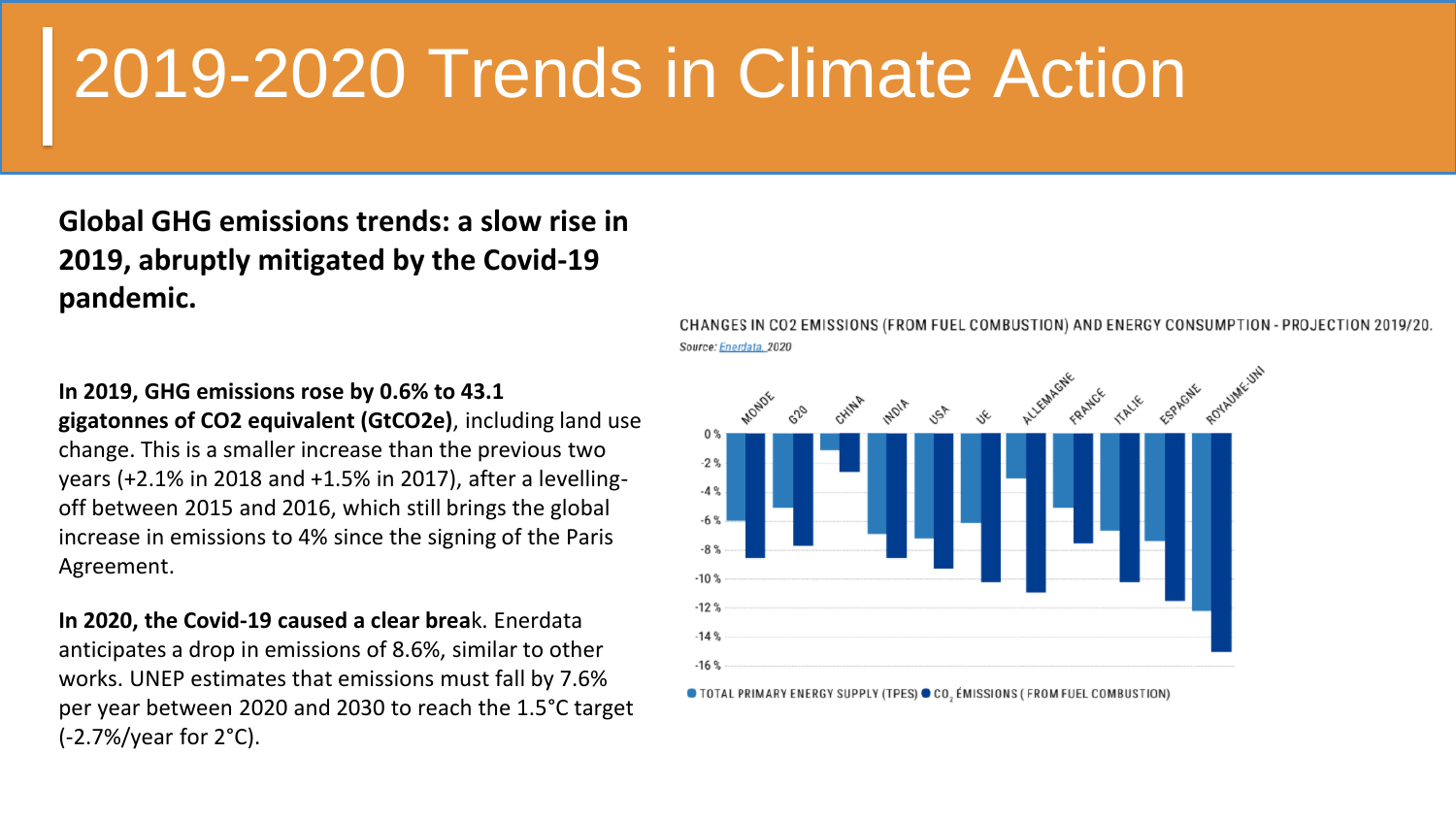# 2019-2020 Trends in Climate Action

#### **5 key cross-cutting points:**

**5 points clés transversaux :**

### **1. Climate and Covid-19: a non-standard year**

**1. Climat et Covid-19 : une année hors norme**

### **2. The capital restructuring of the energy sector**

**2. La restructuration capitalistique du secteur de l'énergie**

### **3. Urban mobility transformation and the essential role of the local governments**

**3. La transformation des mobilités et le rôle essentiel des collectivités**

### **4. The growing judicialization of climate action**

**4. La judiciarisation croissante de l'action climat**

### **5. The decline of key socio-economic indicators**

**5. Le recul d'indicateurs socio-économiques clés**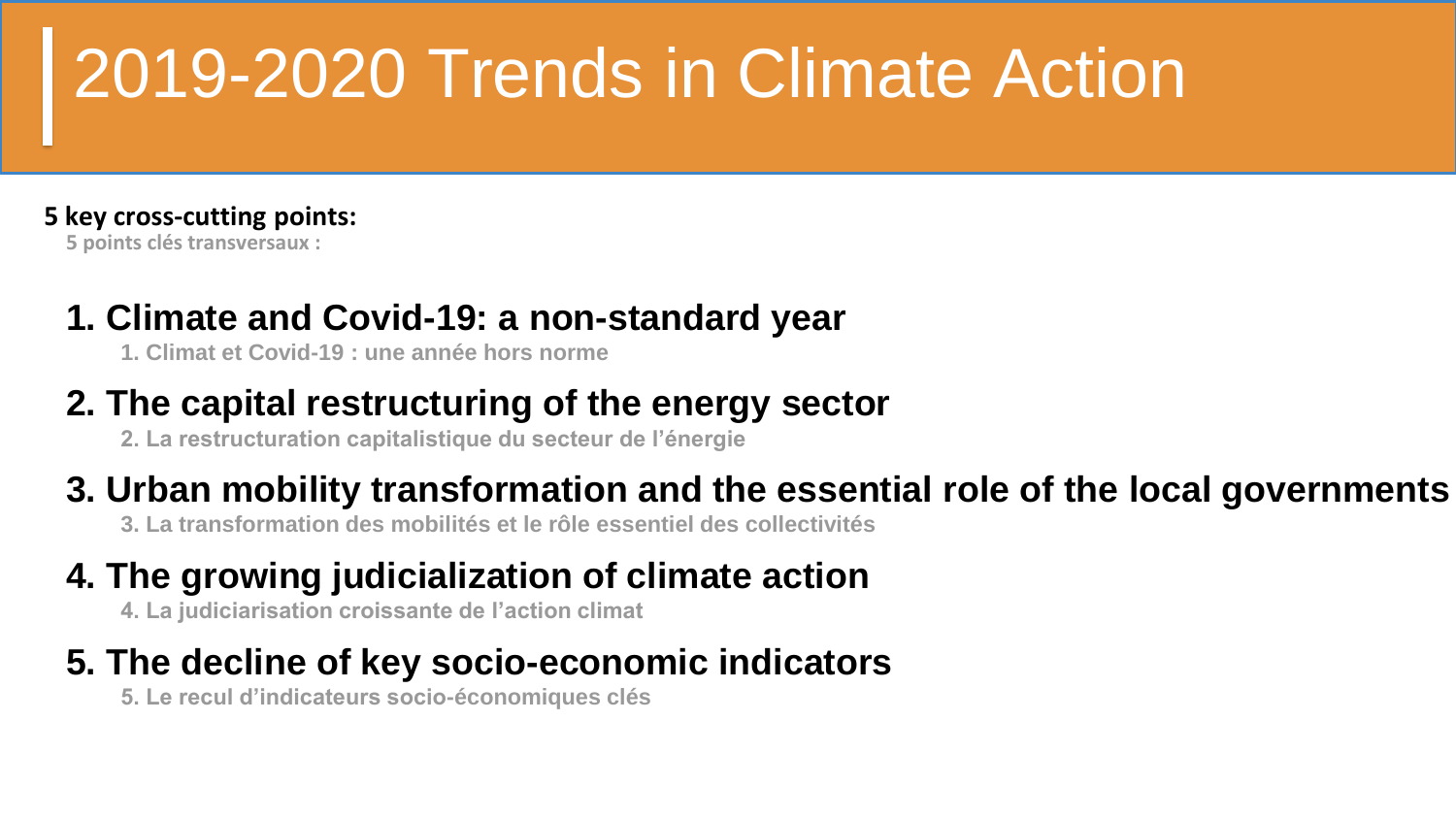## "Restructuring electricity production: players forced into action."



- **1. Electricity production**: **CO2 Emission +2,5 en 2018, - 1,3 % en 2019.**, due to (1) a moderate increase in economic growth and consumption, and (2) to the global decline of coal-based generation.
- **2. Covid-19**: drop in electricity consumption has primarily affected coal-fired plants, and RE share increased the global energy.
- **3. Fossil companies**: Slight change of course with increasing asset impairment in 2019 and 2020 due to : fall in oil prices, investors' pressure, and more attractive market for electricity and RE. Low carbon accounts for only 1% of their investments.
- **4. Electricity utilities** have closed more coal-based plant-capacity, than new plants opened in 2020. But they struggle to integrate their decarbonisation strategies into long-term investment plans and many overcome their carbon budget by 2033.
- **5. Cities and regions** developed multiple paths to achieve 100% RE: contractual tools seems favoured over the (re)municipalization. Judicialisation and divestment from coal is increasing.
- 6. Falling revenues may reduce access to electricity in the world. Growth in self-consumption since 2012 (+36 GW), unaffected by the crisis in high-income countries. RE cooperatives are increasing rapidly (3,500 in Europe today) but production remains marginal. Mobilization against fossils from civil society is stable, but growing against turbine wind from local residents.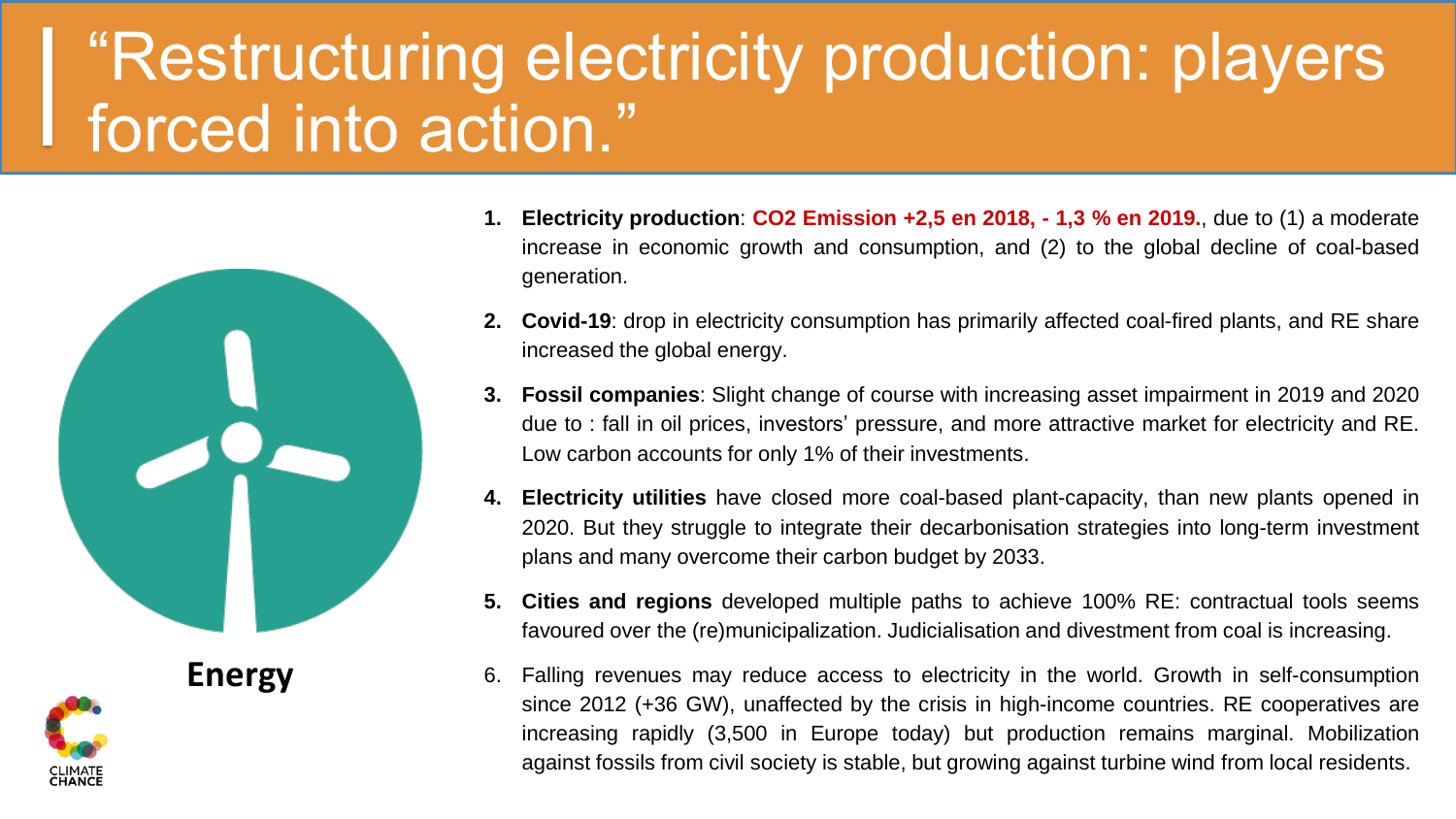### "The pandemic halted the continuous rise in emissions but undermines the long-term strategies of stakeholders."

#### **Road:**

- The financial model of public transport challenged by Covid-19.
- Reducing motorised mobility remains a blind spot in local and national policies but pandemic revives reflections on "demobility" in urban centers
- The growth in emissions from the road sector fell in 2019 thanks to the decline in sales of new vehicles.
- SUVs have been resistant to Covid-19 and have negated fuel efficiency gains and EV

#### **Rail:**

- Expansion of the global rail network mostly driven by access to strategic resources, and boosting trade between Europe/China.
- Resilience of freight during the crisis
- To shift demand to an existing rail network, urban densification policies and economic incentives have shown positive results

#### **Maritime:**

- GHG emissions decreased in 2018 thanks to a stalled growth in international trade and EE gains.
- Health crisis and fall of energy demand negatively impacted the choices made by the players to meet the two objectives of reducing sulphur and GHG emissions.
- Clash between the de-pollution and climate strategies : methane and black carbon on the rise with the use of LNG and VLSFO

#### **Air:**

- Growth of GHG emissions (-2% in 2019) halted and recovery is unsure due to the loss of household incomes.
- New baseline for the carbon offset program granted to the industry, while it predicts a x2 increase in traffic by 2050.
- Covid-19 forced governments so step back on climate strategies: taxes re-introduced and strong recovery plans.
- Analysts alert on a trajectory highly incompatible with 2°C, while airport extensions are challenged by civil society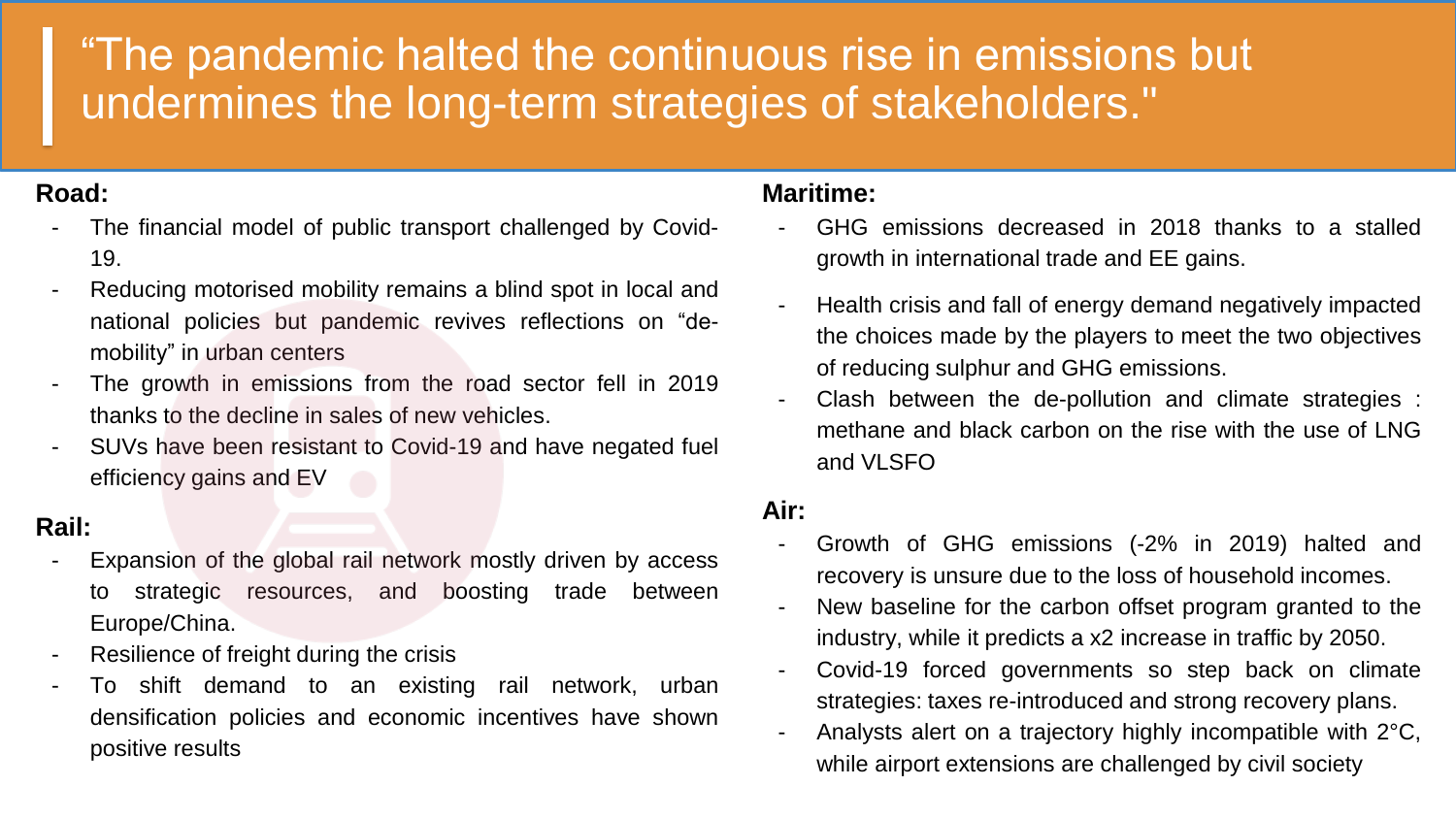## "(Re)launching the climate strategies of the building sector."



**Building**

- **1. Emissions: +1.5% in 2019**, after decreasing in 2016 and 2017, +2% in 2018. Efficiency gains (~1%/y) do not compensate the floor area growth and the rising demand for electricity
- **2. Covid-19 impact** on energy consumption is low but threatens some positive trends as access to clean gas cooking, in a context where informal housing is on the rise.
- **3. Existing building**: few national or local codes. Experiences of mandatory reporting in some municipalities have proven efficient. One-stop shops are scaled up by European recovery plans.
- **4. New buildings** are under much more national and local codes. Different strategies of cities: obligations > incentives > compulsory results.
- **5. Reflections on the design and use of buildings** are enhanced by the crisis: behavioural changes in monitoring tools, multiple uses, banks of sustainable materials.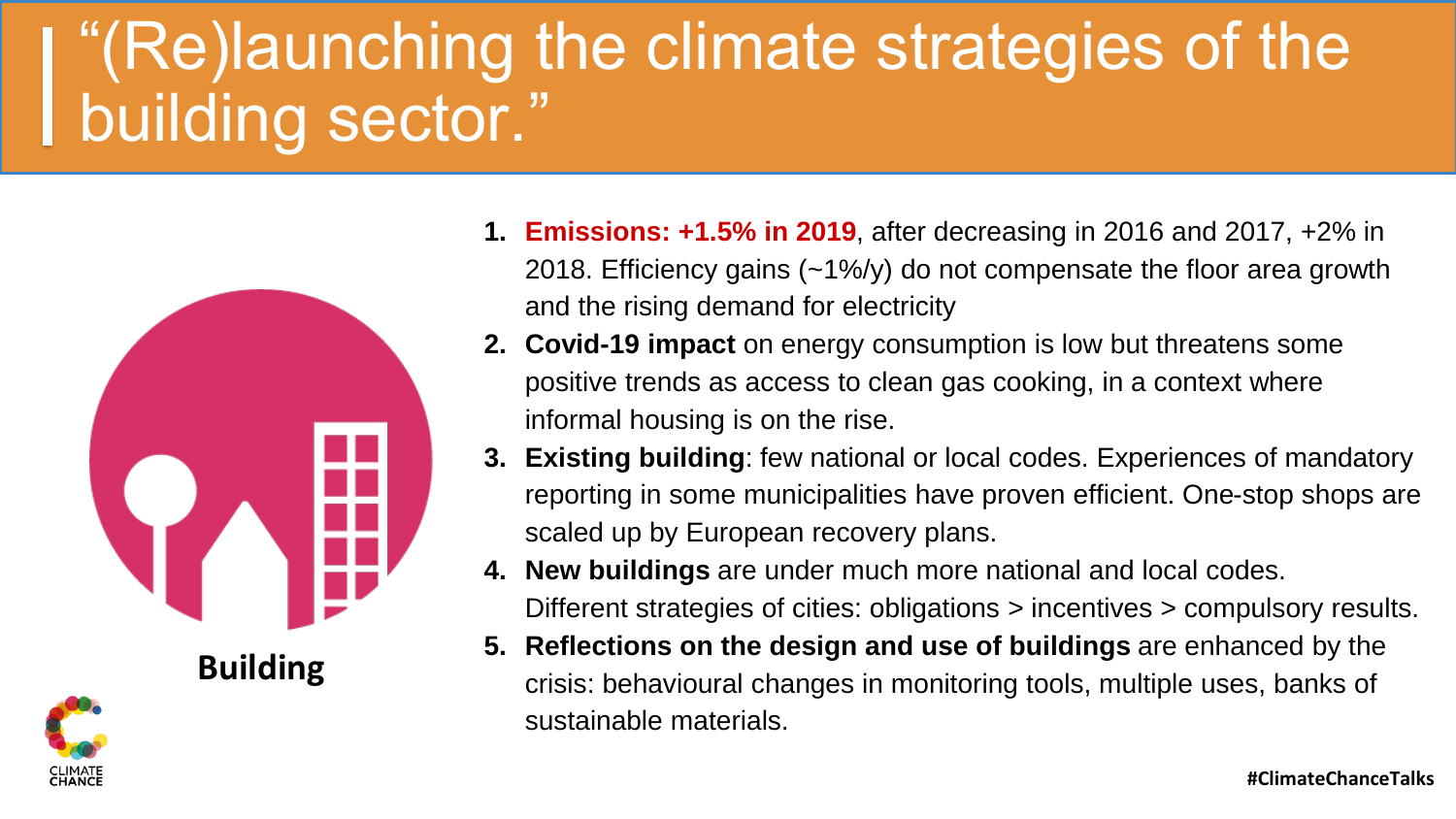## "Fashion and Covid-19: Fast Fashion is accelerating its recycling."



**Industries**



- **1. Emissions: 2.1 GtCO2e in 2018 (~4% of global emissions).** Polyester production, which is the result of petrochemical processes, is one of the main sources of these GHG emissions.
- **2. A rationale favoring sustainability** and the reduction of environmental impacts is emerging among private actors, in parallel with ecological concerns among some consumers. The **second-hand market** is the main illustration of these trends: it has more than doubled between 2009 and 2019. However, these actions are rarely integrated into global strategies and affect only some clothing collections of the brands.
- **3. Emission reduction commitments** from multinationals multiply, supported by renewable energy certificate buys and offset actions. This demonstrates a growing awareness among actors but it is also criticized for not questioning a development model based on production growth.
- **4. Public actors** can encourage these actions, for instance by launching new EPR (France, EU soon) or by cutting taxes on repairing services such as in Sweden. **#ClimateChanceTalks**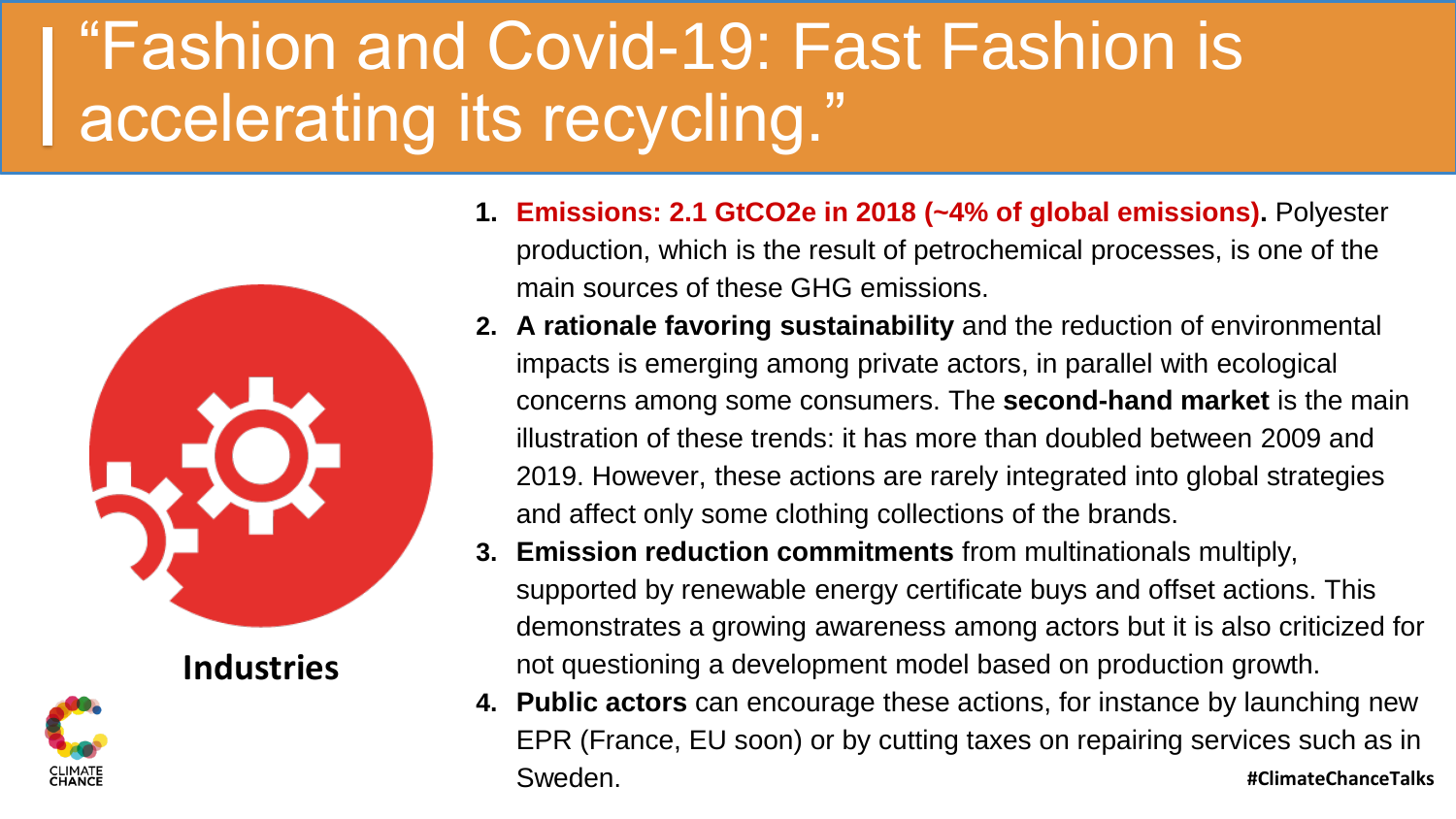### "Restrictions in Asia and the pandemic trigger miscellaneous efforts to resolve the waste crisis."



- **1. Emissions: 1.6 GtCO2e in 2016** through waste management. A figure likely on the rise since then because of increasing generation of all types of waste.
- **2. Covid-19** has led to increasing household and medical waste, delaying announcements to ban single-use plastic bans in the US, China and Australia.
- **3. Plummeting crude oil prices** have brought down the cost of virgin plastic at the expense of recycled plastic. At the same time, oil companies looking for new petrochemical outlets put pressure on legislations banning single-use items, while lauding their health safety benefits.
- **4. The Chinese National Sword Policy** has boosted illegal trafficking of waste and encouraged the Global North to reinforce local waste management schemes.
- **5. Consumer goods companies** have shown progress in data transparency about their production of disposable products, while still missing the point to shift their strategies from recycling to re-use and reparability.
- **#ClimateChanceTalks 6. Local governments** launch new EPR in Canadian province and deposit refund schemes in Australian states, while 'pay-as-you-go' systems prove efficient in leading cities from France, Norway or Korea.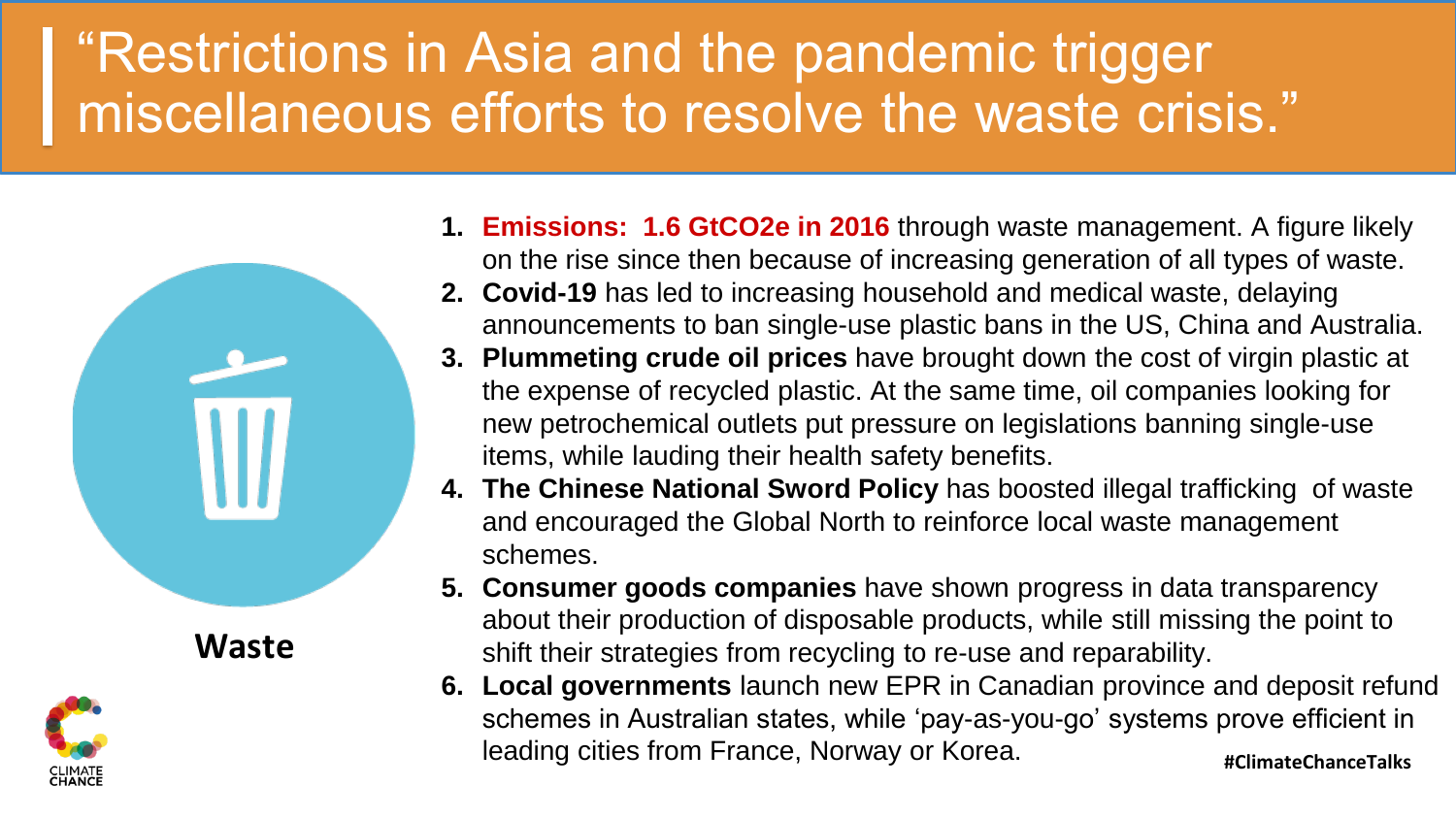## "Local action boosts the lacklustre performance of international commitments on land and forests."



**Land use**



- **1. Emissions: 6.2 GtCO2 emitted from Land use in 2019 against 5.5 GtCO2/y in average in 2009-2018**. Zero-deforestation commitments set for 2020 (New York Declaration on Forest, Bonn Challenge, Aichi Targets…) have not been achieved and emission indicators for the sector are in red.
- **2. Forest cover** is threatened in many way: record loss of tropical forests in 2020, record-high forest fires emitting 15% of global GHG emissions, and regeneration is weakened by anthropization and alien species.
- **3. Number of companies and financial actors** including forest risks in their value chain is on the rise, but results are disappointing. Reforestation raises hopes for offsetting emissions, but still depend on long-term management and smart plantation of native species.
- **4. Community management of forests** has proved efficient in Tanzania and Amazonia, while indigeneous people have found success in legal action to stop massive projects contributing to artificialization of lands.
- **5. The Covid-19 pandemic** has deeply disorganized forest protection, yet it has helped draw attention to the One Health concept and the need to converge climate, biodiversity and desertification agendae.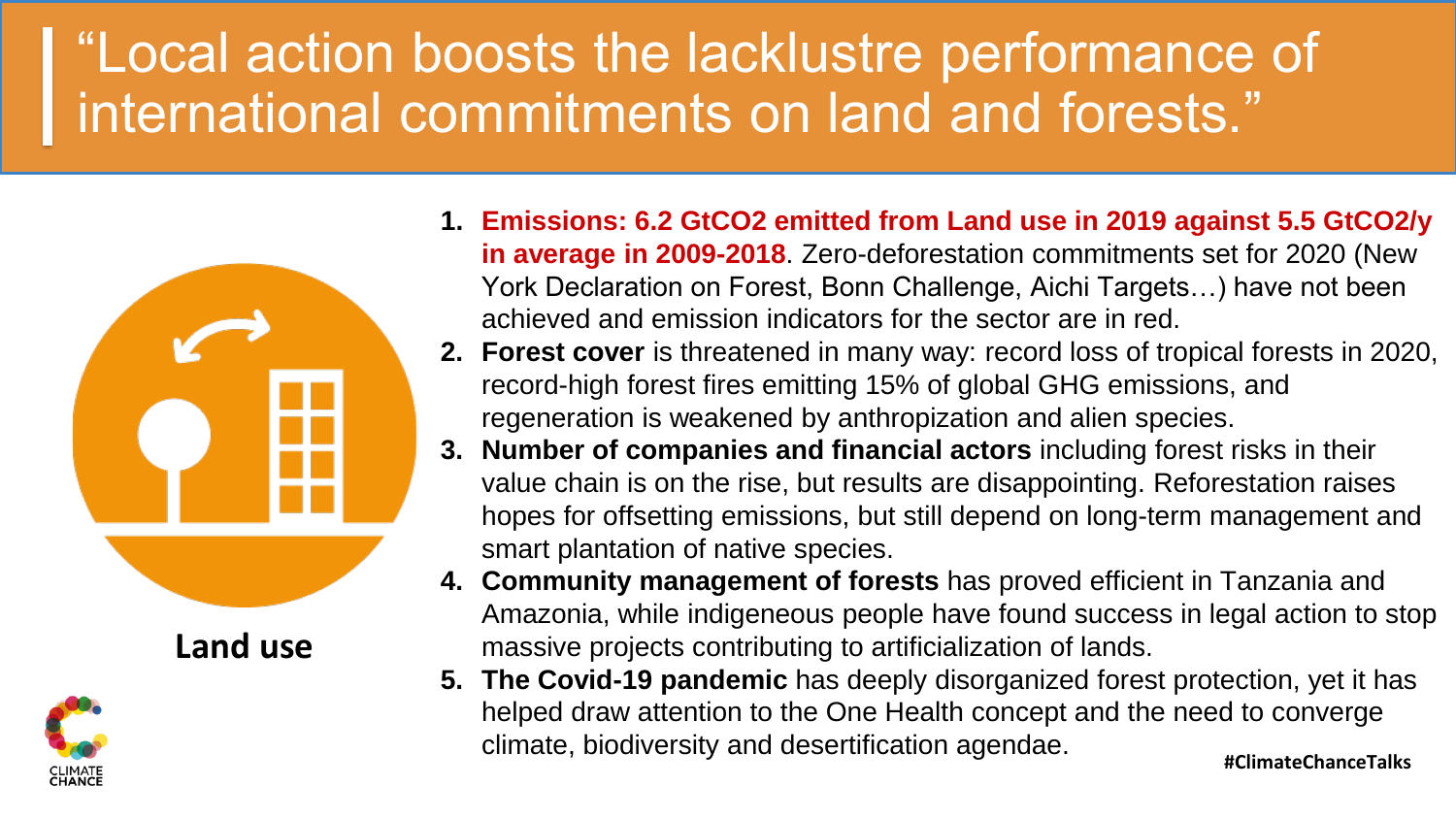#### *Moderated by* : **Juliette Nouel,** independent journalist and host of La Fresque du Climat

- **Johan Ransquin**, Director of Adaptation, Planning, and Low Carbon Trajectories, ADEME
- **Gilles Vermot-Desroches, Director of Sustainable Development, Schneider Electric**
- **Steven Heddle**, Orkney Islands Council Scotland, Environment and Economy Spokesperson of the Convention of Scottish Local Authorities (COSLA)
- **Anne Barre**, Director of Climate and Gender Policy, Women Engaged for Common **Future**
- **Henri Waisman,** Director of Deep Decarbonization Pathways Initiative,IDDRI; co-author of the IPCC 1.5° report

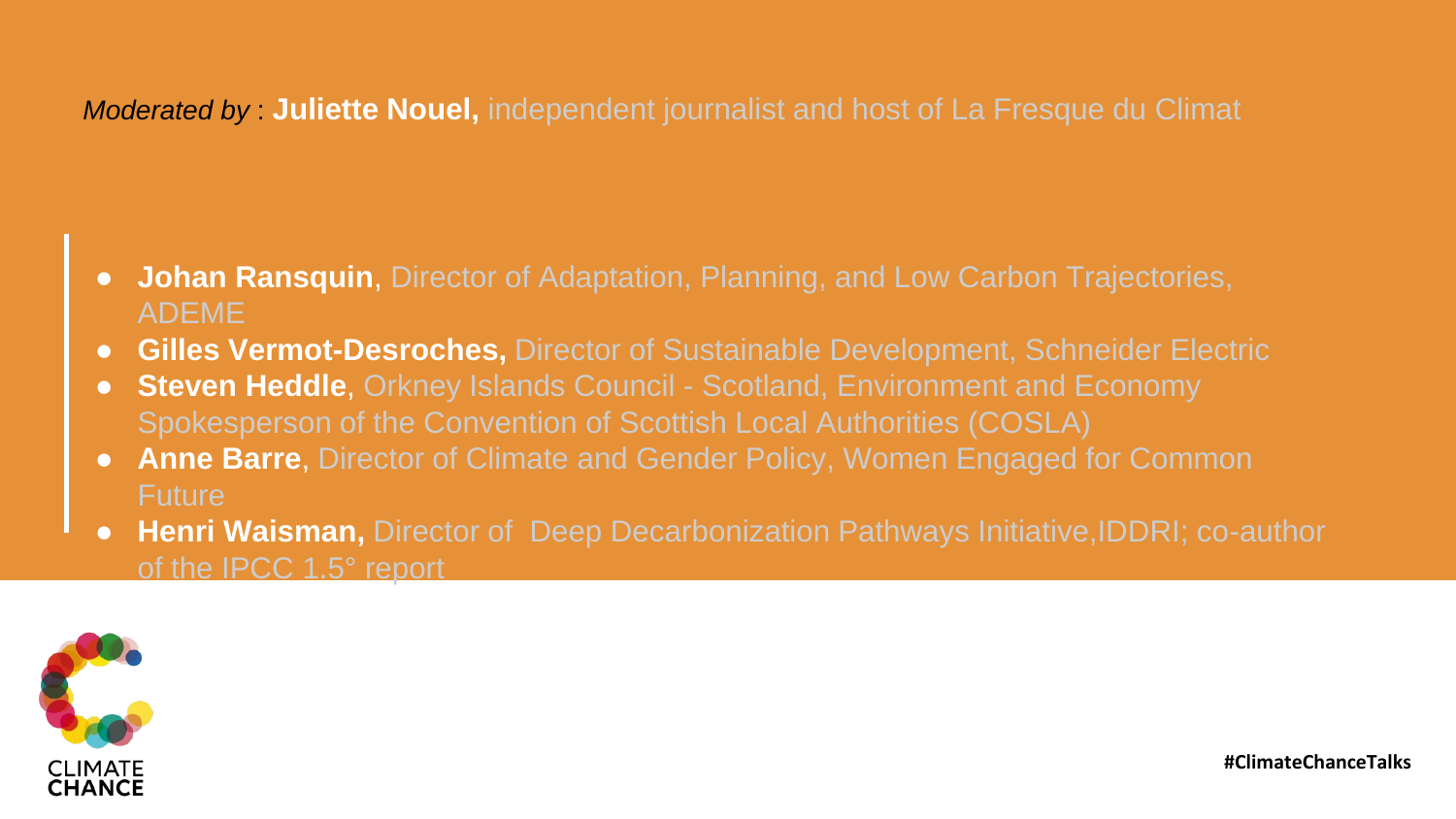## Our partners



MINISTÈRE DE L'EUROPE ET DES AFFAIRES ÉTRANGÈRES



MINISTÈRE DE LA TRANSITION ÉCOLOGIQUE **ET SOLIDAIRE** 









MICHELIN **FONDATION** D'ENTREPRISE

**CLIMATE**<br>**CHANCE** 

**chneider** Electric



#### GROUPE



**#ClimateChanceTalks**